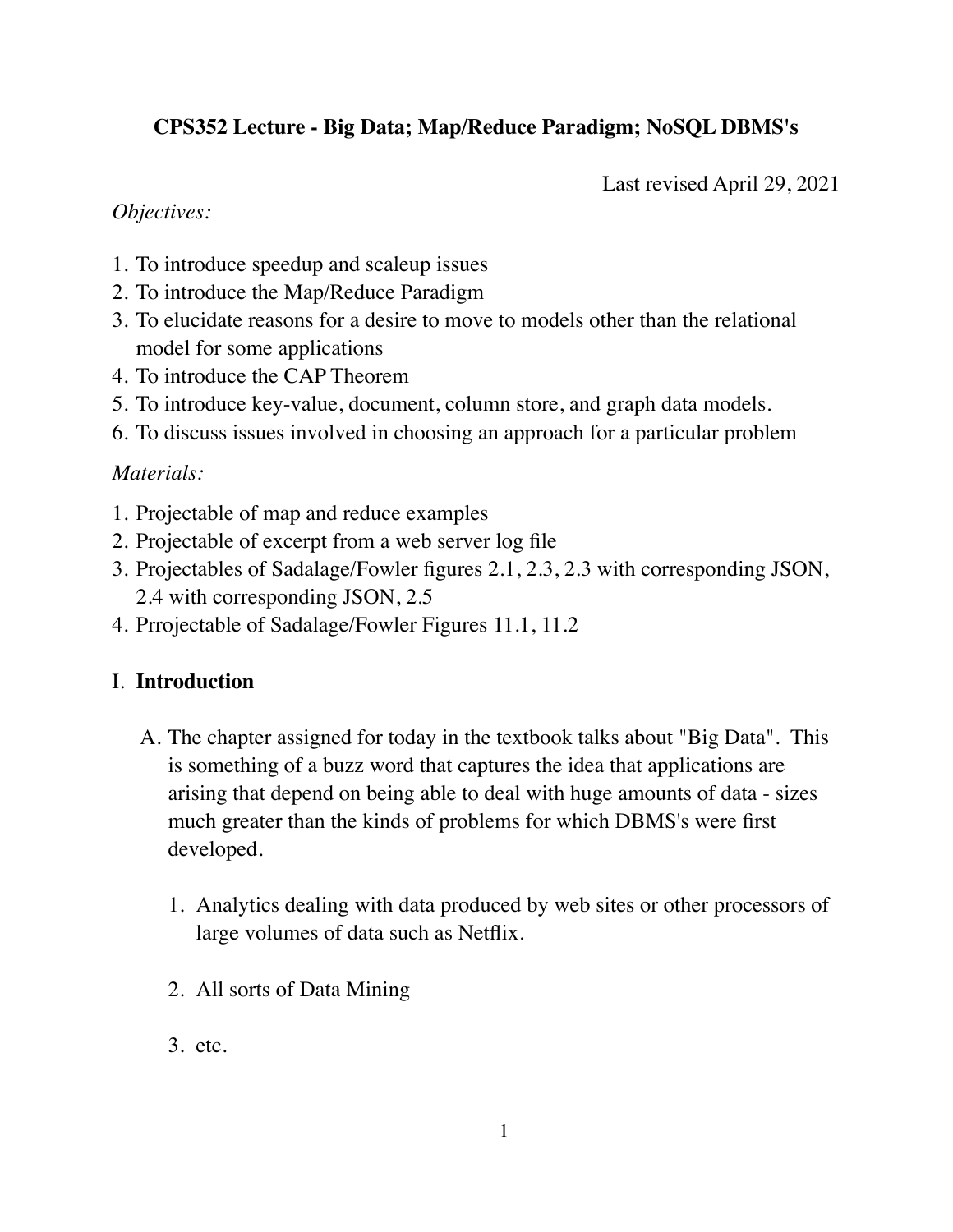- B. With growing problem sizes and reliance on interactive access through web ages, several needs arise.
	- 1. The need for SCALEUP to make it possible to handle a greater volume of work in the same amount of time. This, in turn has two sub-categories:
		- a. BATCH SCALEUP may be needed to deal with the SIZE of individual transactions, as would occur if transactions become more complex and/or if the size of a database grows, so that operations such as select and join require scanning more tuples.
		- b. TRANSACTION SCALEUP may be needed to deal with increasing the VOLUME of transactions, as would occur if the number of users accessing the database were to grow.
	- 2. The need for transaction SPEEDUP to make the processing of individual transactions (of the same size) faster - to satisfy the expectations of interactive users.
	- 3. Of course, some combination of these might apply in a given situation more somewhat bigger transactions supporting interactive access.
- C. To meet such needs, new paradigms have arisen that can cope with size. These deal with issues like:
	- 1. Support for computations using massive parallelism e.g. scores, hundreds, or thousands of processors working together on a single problem.

We will look at a specific example of this that is widely used, known as the map/reduce paradigm.

2. Support for handling a rate and/or size of transaction arrival that requires moving away from the requirement of normalized data and the support for ACID transactions that have characterized the relational model.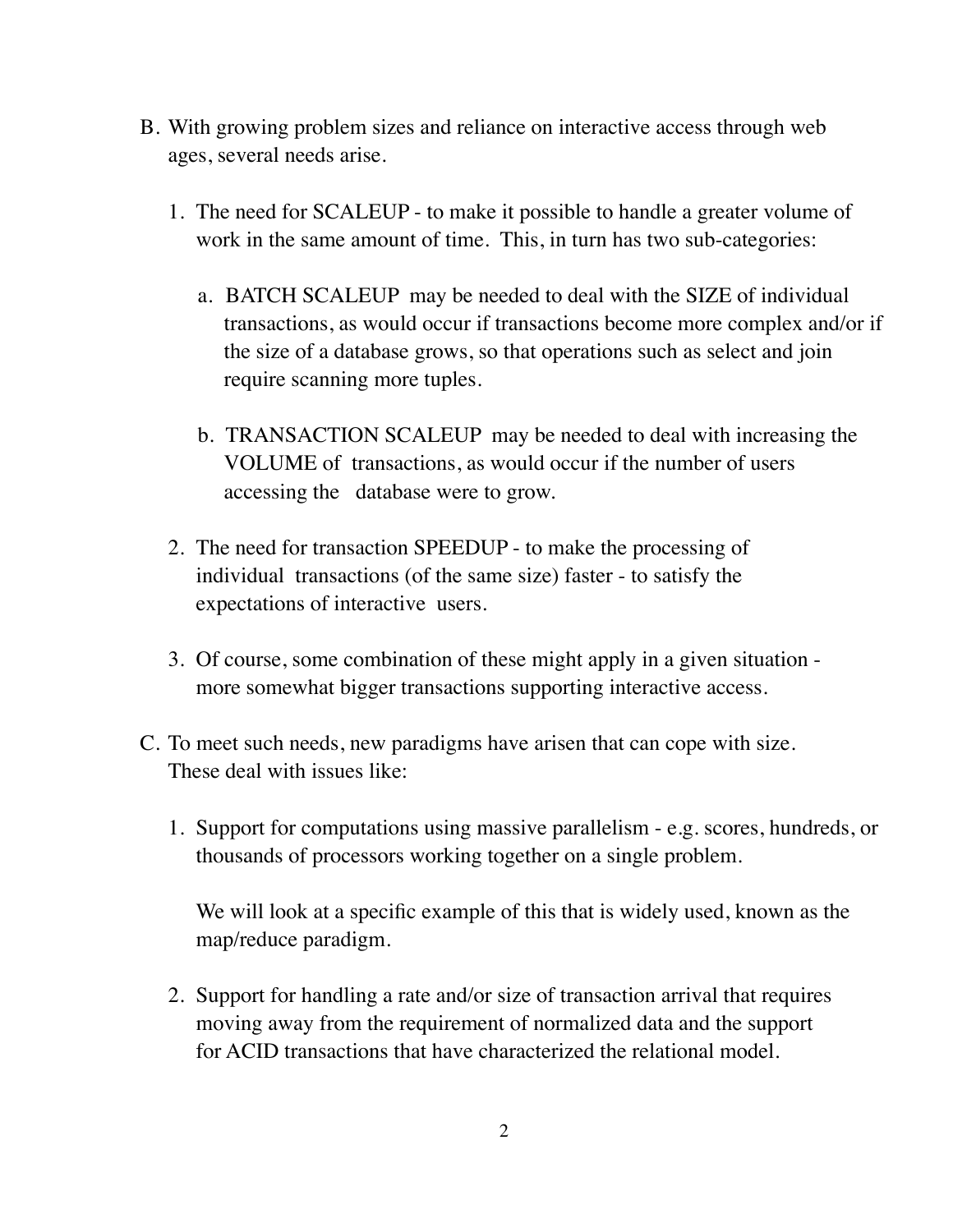# **II.Map/Reduce**

- A. Map/reduce is a programming paradigm that supports a very high degree of parallelism.
	- 1. Though not directly tied to NoSQL databases, it is often used in conjunction with them.
	- 2. For example: Google makes considerable use of the map-reduce paradigm, often using data stored in one of the non-relational database model they have developed such as BigTable or Cloud Dataflow.
- B. This paradigm makes use of two functions a mapper and a reducer.
	- 1. The mapper processes aggregates to produce key-value pairs. Since the processing of each aggregate is independent of the others, this can be done using massive parallelism.

### PROJECT MAP EXAMPLE

2. All the key-value pairs having the same key - presumably from multiple processors are collected and submitted to a reducer, which reduces them to a single value. Reducing for different keys can also be done using massive parallelism.

### PROJECT REDUCE EXAMPLE

- 3. The most widely used example of Map/Reduce and one included in your book - is Word Count - count the frequency of occurrence of words is a collection of documents.
- 4. I will look at a different one which I found by googling for an example of map/reduce other than Word Count. (Unfortunately, I couldn't seem to find the page again while writing this lecture!)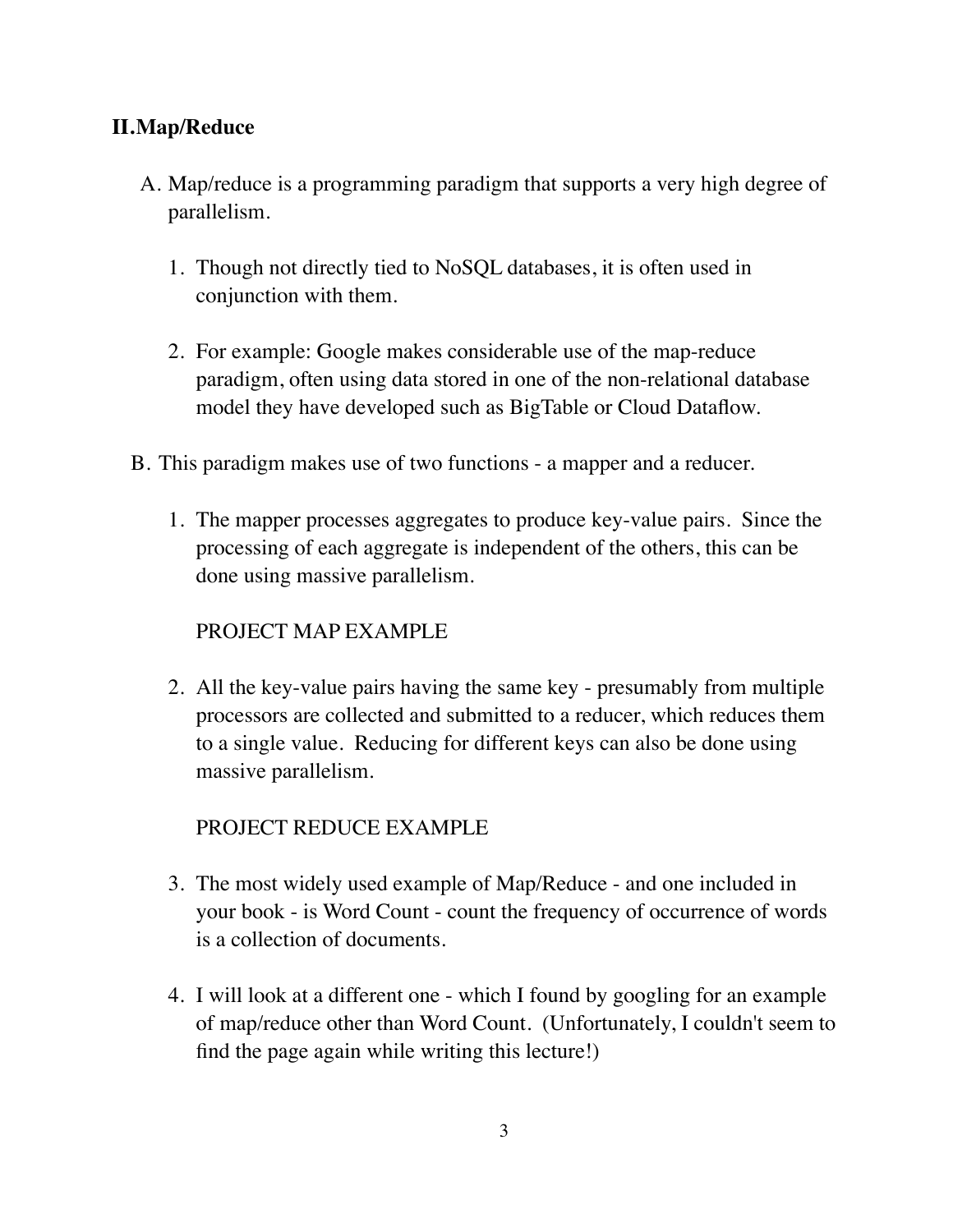- C. An example of Map/Reduce.
	- 1. As you probably know, web servers maintain a log of operations they perform - e.g. GETs, PUTs, etc.
		- a. Each log entry includes a timestamp indicating when the request arrived.
		- b. Large web sites may produce thousands of log entries per hour.

Here's a few lines from the log file for the web server on our departmental site (cut off to fit the available space!)|

```
(noting that eventy to empl
172.17.1.2 - - [28/Feb/2021:07:00:23 -0500] "GET /courses/J2SEDocs/api/index.html?java/awt/CheckboxGro
172.17.1.2 - - [28/Feb/2021:07:00:27 -0500] "GET / HTTP/1.1" 200 2530 "-" "NodePing"<br>172.17.1.2 - - [28/Feb/2021:07:00:35 -0500] "GET / HTTP/1.1" 200 2511 "https://gigienadez.ru/" "Mozill
172.17.1.2 - - [28/Feb/2021:07:00:35 -0500] "GET / HTTP/1.1" 200 2511 "https://gigienadez.ru/" "Mozill<br>172.17.1.2 - - [28/Feb/2021:07:00:35 -0500] "GET / HTTP/1.1" 200 2511 "https://gigienadez.ru/" "Mozill
```
#### **PROJECT**

- 2. Now suppose that an operation such as installation of new software on a web-server requires that the server be shut down for an hour. To minimize the inconvenience to the users, it is desired to schedule the maintenance at a time when the least number of requests is anticipated. (Some users will be inconvenienced - the goal is to inconvenience as few as possible.)
- 3. One way to choose a time would be to analyze the log files to see what hour during the day typically has the least traffic.
	- a. In order to get reliable results, it is desired to do this with a month's worth of log files.
	- b. The size of the log files is such that use of parallel processing is needed to get results quickly enough.
- 4. The task is broken down into two parts a map part and a reduce part with a shuffle in between.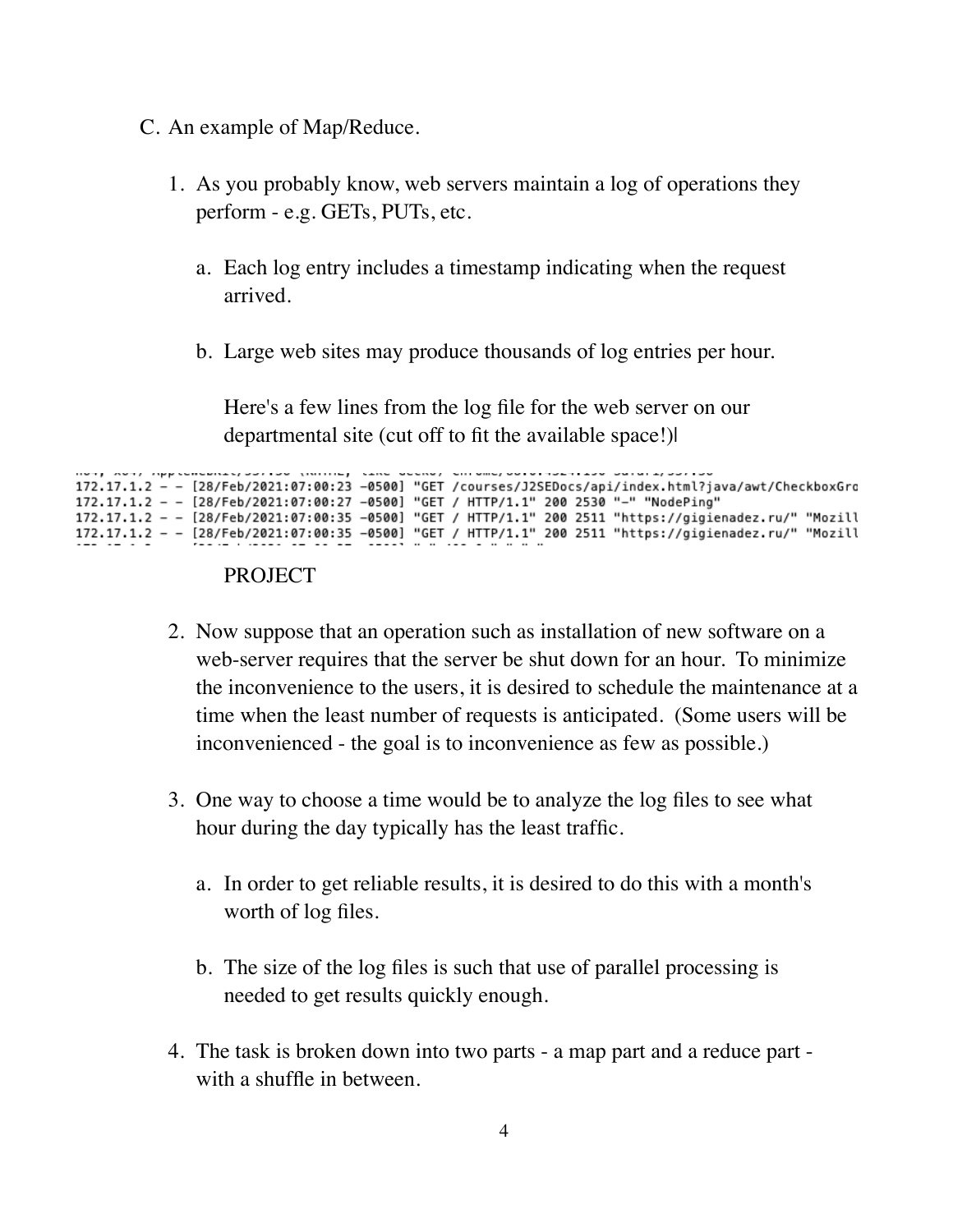- a. In the map part 30 (or 31) processors are assigned to each analyze the log file for one day during the month. The task is to count the number of operations done during each of the 24 hours of that day.
	- i. This task is made easier by the fact that the log entries are kept in order of time.
	- ii. Nonetheless, this involves reading each line in the log and extracting the hour at which it was done, so a significant amount of computation is involved.
	- iii. The output of the map part is 24 pairs of numbers, each consisting of one of the numbers 0 to 23 (assume military time is used) and the number of operations logged during that hour.
- b. In the reduce part, each of 24 processors is assigned to one of the hours of the day. It receives the pairs from the mappers specifying the assigned hour - 30 pairs in all. Its task is to reduce the pairs to the sum of the counts.
- c. The final output is 24 pairs each consisting of an hour number and the count of operations occurring during the month in that hour. From this information, it is easy to choose the hour with the least activity for the maintenance.
- D. As an aside does this remind you of anything you've done in a previous course?

#### ASK

map() and reduce() in Python - which draw on this idea though not done in parallel in CPS121, of course!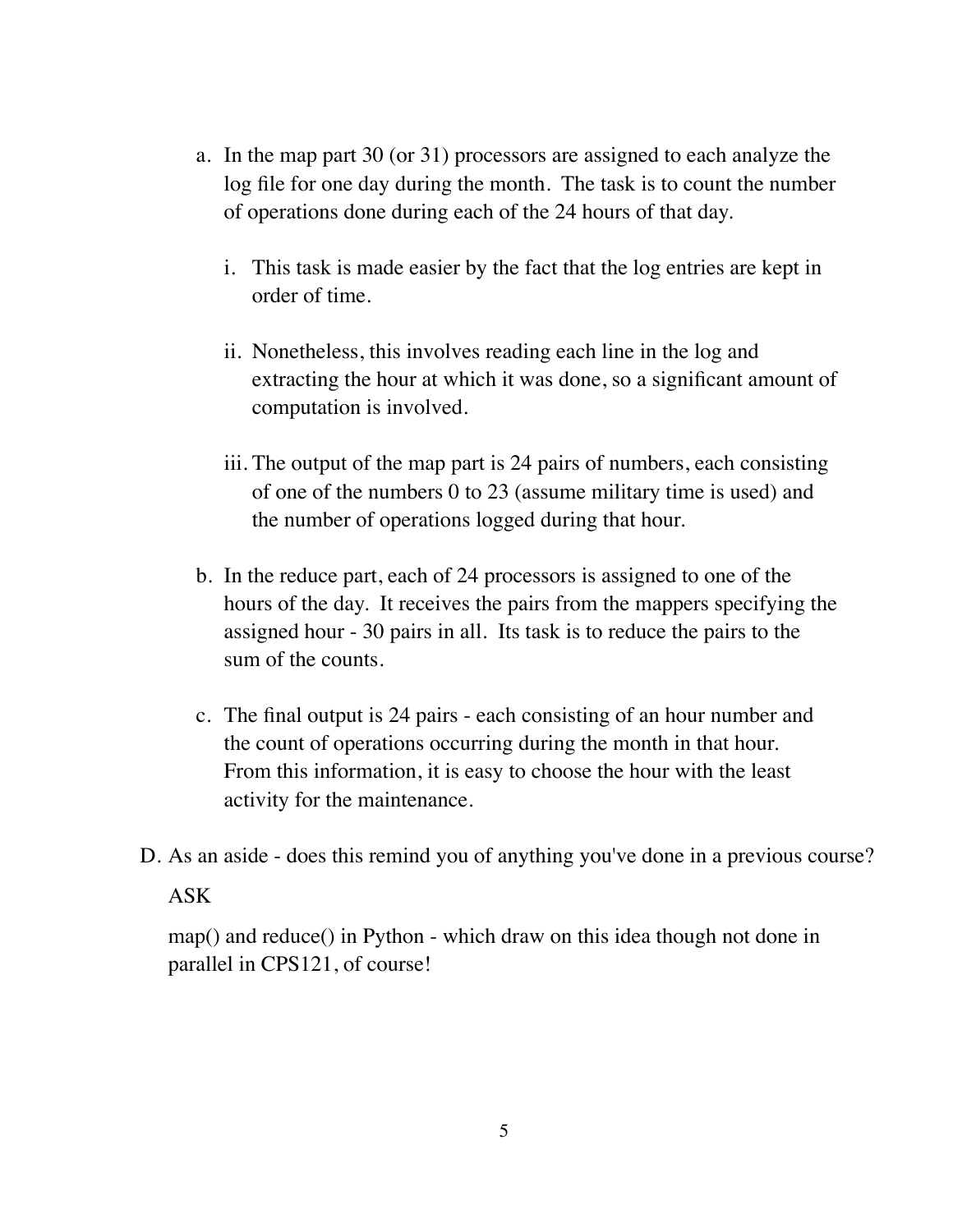# III.**Issues Arising From the Relational Model When Dealing with a High Rate of Transactions**

- A. As we have noted throughout the course, the relational model has become the dominant database model and remains the best choice for many applications. However, there are good reasons why an alternate model might be desirable in certain cases. The reasons why the relational model has prevailed include:
	- 1. Support for integrating data from multiple applications, and allowing multiple applications to share a common database.
	- 2. An interactive query facility which allows accessing data without custom programming through the use of a common language: SQL.
	- 3. Strong support for ACID transactions that are central to maintaining database consistency in the face of concurrent operations and threats of data lost due to things like hardware failure.
- B. However, significant issues arise with the use of the relational model for some very large applications or those serving a large number of users simultaneously - e.g. Big Data Systems and web ecommerce, among others.
- C. One of the key reasons for for interest in non-relational models arises from the ramifications of support for ACID transactions in the context of cluster or distributed systems. (We will discuss distributed systems is more detail later, but for now we hit on some of the key issues.)
	- 1. Traditionally, databases have been stored on single computer systems.

If more performance was needed, the solution was to use a faster computer and disk subsystem.

But there are fundamental speed and capacity limits on this, of course.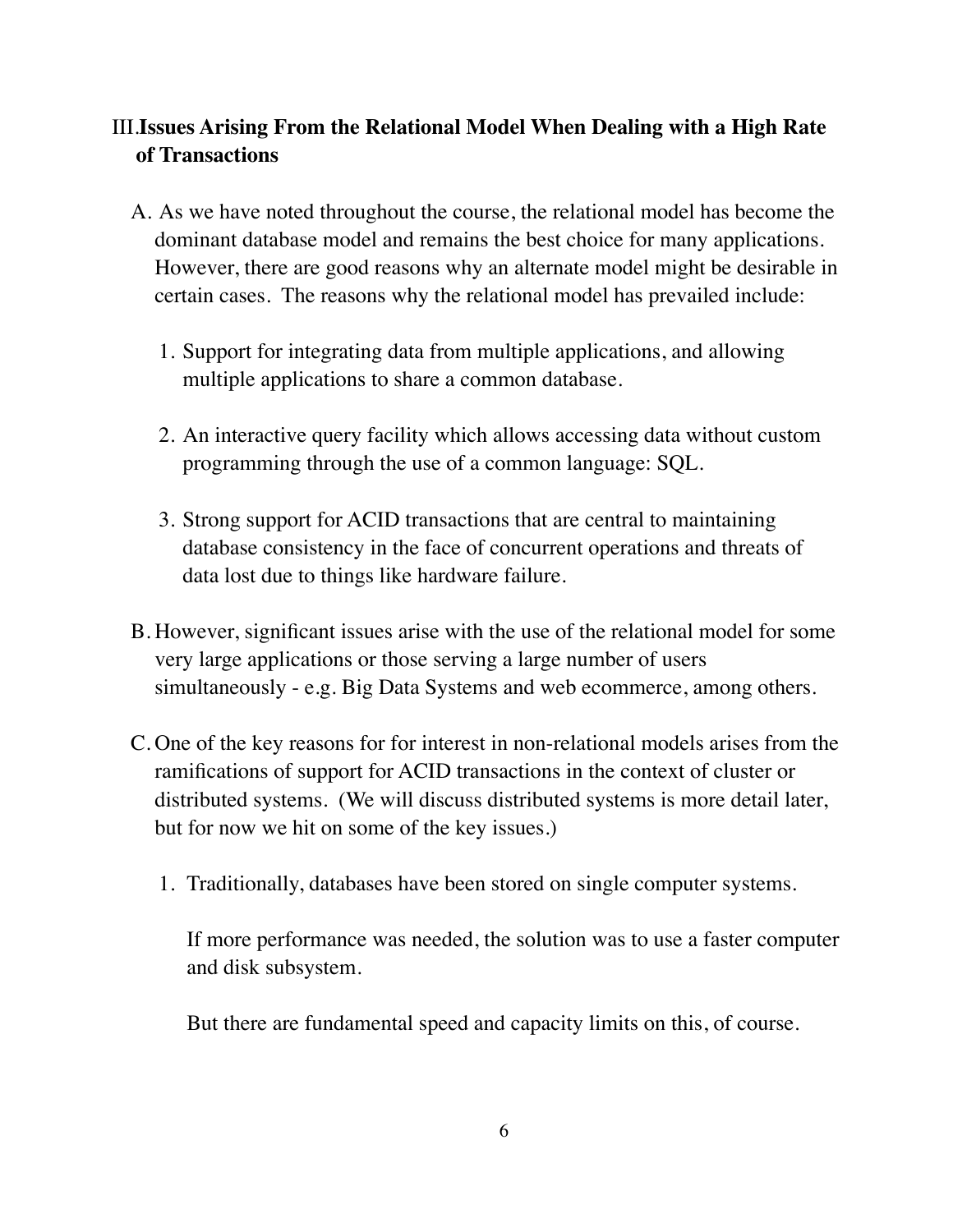- 2. Typically, when high performance is needed, the solution of choice has been to use clusters of scores, hundreds, or even thousands of inexpensive processors - perhaps housed in a single location or multiple locations.
- 3. Often distributed systems are used to prevent temporarily losing the ability to access the database at all in the event of the failure of a single site due to power or network issues.
- 4. For a variety of reasons, when parallel and/or distributed systems are used, it is generally impractical to store a complete copy of the database on each of the systems managing it - which would entail maintaining hundreds or thousands of complete copies of the database.
	- a. Instead, this is typically addressed by "sharding" the data so that different portions are stored on different systems - which could mean that for many transactions only a single system needs to be accessed.

The sharding scheme may be set up intentionally, or the DBMS itself may handle the sharding and the mapping of accesses to the correct shard.

- b. In addition, each shard is generally stored in more than one place to avoid losing access to its data if the system on which it is stored goes down - which implies than an update transaction will need to update multiple copies.
- c. Support for ACID transactions then entails communication between the various processors and/or physical locations when a transaction involves accessing data stored at more than one location or updating replicated data.
- 5. A theorem known as the CAP theorem says that, in a distributed context, you can have any two of Consistency, Availability, and Partition Tolerance - but you cannot have all three. (In the context of the CAP Theorem, availability is defined in this way "Every request received by a non-failing node in the system must result in a response" [ Lynch and Gilbert cited by Sadalage and Fowler ]).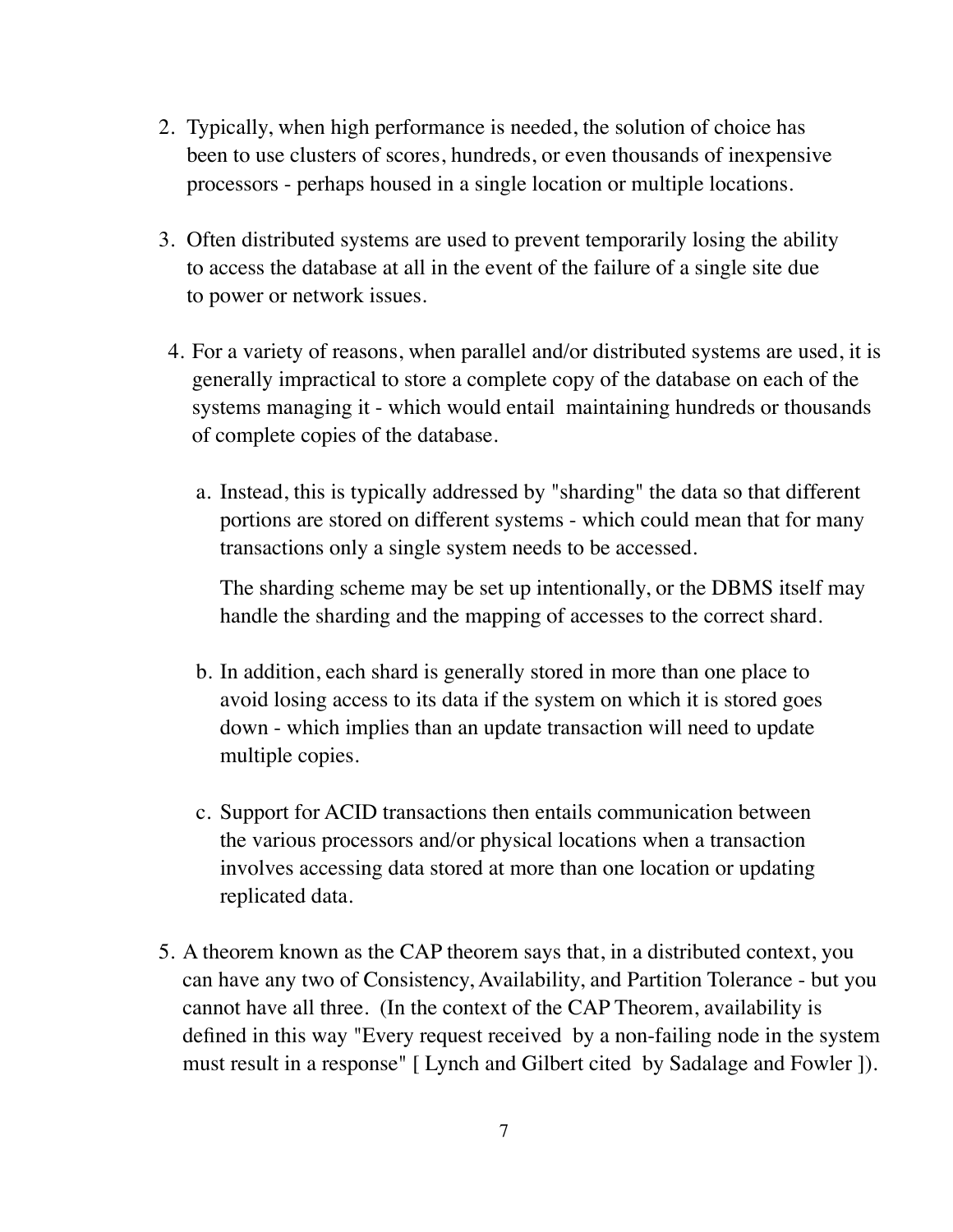- a. Since the kinds of physical failures that result in partitioning a network are not avoidable, sacrificing Partition Tolerance is generally not an option, since this would mean shutting down the entire system should a partition occur.
- b. In practice, then, this boils down to saying that there is a tradeoff between Consistency and Availability - where there is no one "right" answer for all systems.
- c. This is a motivation for moving away from a database model that entails support for ACID transactions.
- d. One alternative to strict ACID consistency in such systems is sometimes called BASE - Basically Available, Soft State, Eventually Consistent.
- 6. The relational model exacerbates the problem because normalization typically requires partitioning entities across multiple tables - increasing the number of tables that must be updated atomically.

This becomes a motivation for moving away from the traditional relational model.

D.The Normalization requirement for Relational Databases leads to needing to use joins - sometimes several of them - for many queries. But joins are computationally expensive, which becomes a significant issue when handling a large volume of queries.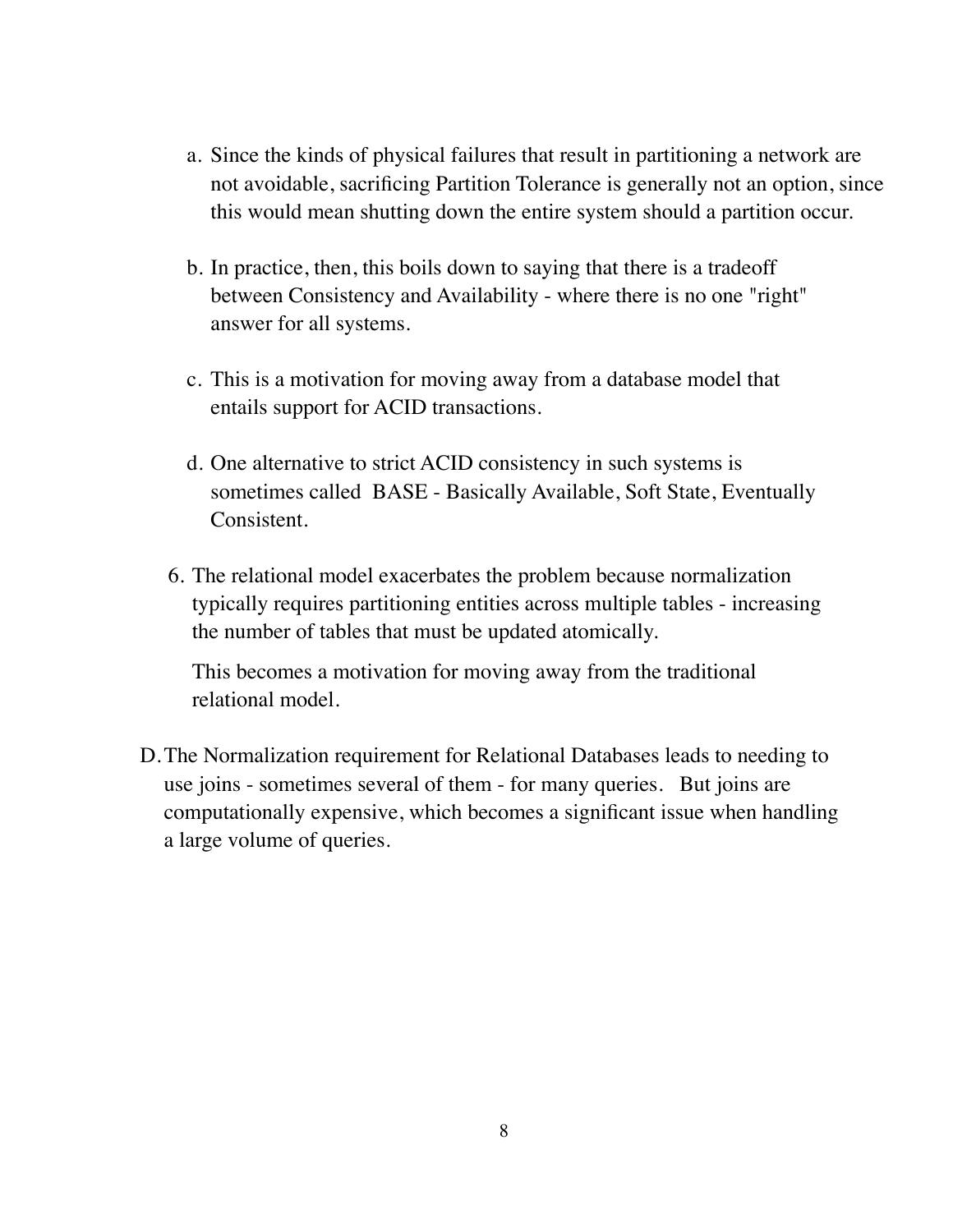- E. Another Issue Relates to Structured and Unstructured Data
	- 1. The relational model expects that every row in a given table has the same set of columns, each of which holds the same type of data (whether atomic or non-atomic in a relational extension). The structure of the individual tables - and their relationships to one another - is represented by an explicit schema.
	- 2. While this works well for many applications, there are some applications that require the ability to handle data that is inherently nonstructured - eg processing involving the content of social media posts.
- F. The impedance mismatch between the relational data model and the requirements of OO we talked about earlier, together with the performance implications of supporting ACID transactions in the relational model on high performance systems, the dependence on joins for many queries, and the need to deal with unstructured data in some cases has led to an interest in exploring other data models that differ significantly from the relational model.
	- 1. These models are known collectively as "NoSQL models". In much of this lecture, I will draw heavily on a book called *NoSQL Distilled* by Prasage Sadalage and Martin Fowler. (In our library, and a good place to go if you want to study this further.)
	- 2. Actually, that's basically a term of convenience and something of a misnomer.

The term was originally used as the name for a <u>relational</u> database that didn't support SQL.

3. The term has come to be used collectively a variety of different data models - most of which share some common characteristics.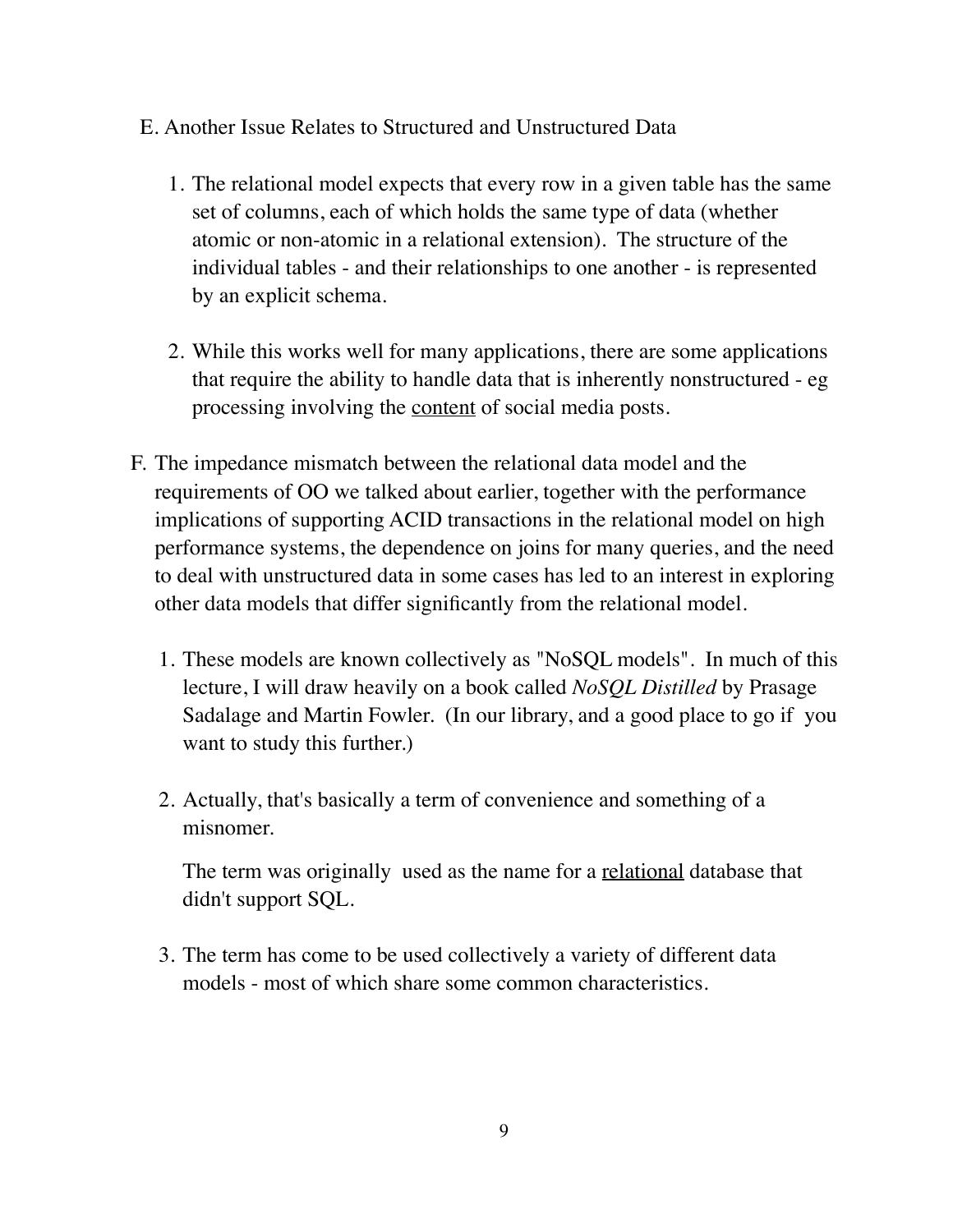- a) They are not relational, and don't use standard SQL though some support a variant of SQL. Access to information is generally done through a programming language interface.
- b) They have no strict schema the structure of individual records is dynamic and can vary from record to record.
- c) They are generally but not always open-source.
- d) They are generally but not all cluster-oriented.
- e) The first two of these (not relational, no schema) are characteristic of all NoSQL models. The last two (open-source, cluster-oriented) are not true of all.
- 4. Sadalage and Fowler distinguish four broad categories of NoSQL models: key-value, document, column-family, and graph. These are all quite different from each other!
- G.Before we look at these models in detail, though, it is worth noting that there are things that are lost by going this way - hence the need for considering tradeoffs.
	- 1. Sadalage and Fowler draw a distinction between what it calls "integration databases" and "application databases".
		- a) An integration database supports integrating multiple applications using a common database. This is a strength of the relational model.
		- b) An application database is "owned" by a single application (like in he old file-processing days) - though this can be ameliorated by making data available through web services.
		- c) Relational databases do well as integration databases; while NoSQL databases can serve well as application databases but do not support integration of multiple applications with diverse requirements well.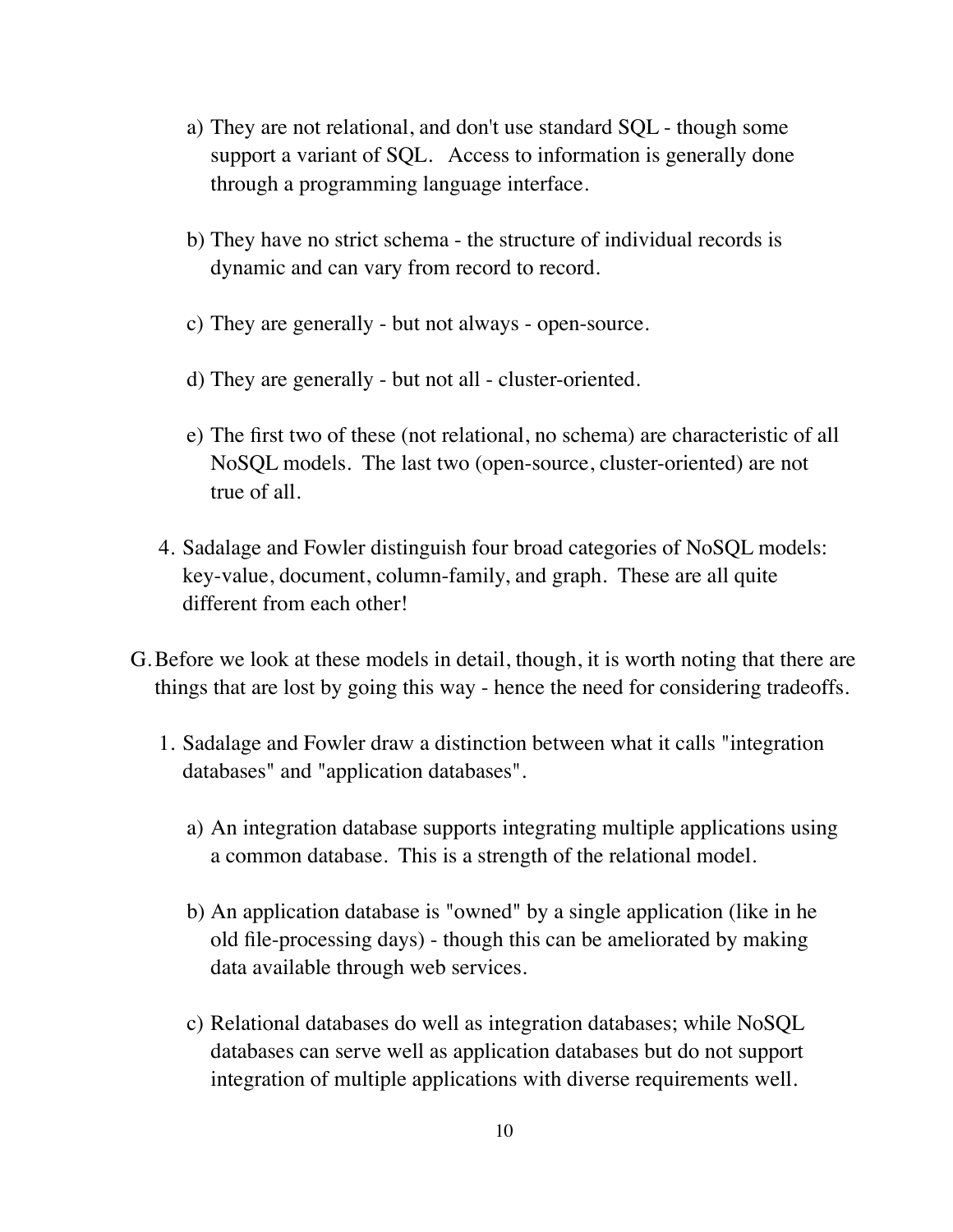One writer (C.J. Date) puts it this way: "Although the programming language and database management disciplines certainly have a lot in common, they do also differ in in certain important aspects (of course). To be specific: An application program is intended - by definition - to solve some specific problem. By contrast, a database is intended - again by definition - to solve a variety of different problems, some of which might not even be known at the time the database is established." (*An Introduction to Database Systems* - 7th ed (Addison Wesley. 2000) p. 813)

- 2. Support for ad-hoc queries. It would be hard to imagine an ordinary user formulating queries interactively in a programming language such as C++, Java, or C# - though some of the NoSQL models do provide some support for interactive queries, even including some SQL-like facilities, as we shall see.
- 3. Support for "set at a time" processing to perform some operation on all the members of a top-level collection, one must code a loop using something akin to an iterator.
- 4. Support for referential integrity through notion of keys, etc.
- 5. For this reason, Sadalage and Martin argue for the notion of "polyglot persistence" - choosing the appropriate model to fit a particular set of needs. This may be a relational database or one of the NoSQL models.

#### IV.**Database Models Based on Aggregates**

- A. Three of the four kinds of NoSQL model store data in aggregates, rather than in tables. Something of the difference between the two approaches can be seen from examples in the Sadalage and Fowler book:
	- 1. The reality to be modeled.

PROJECT Sadalage Figure 2.1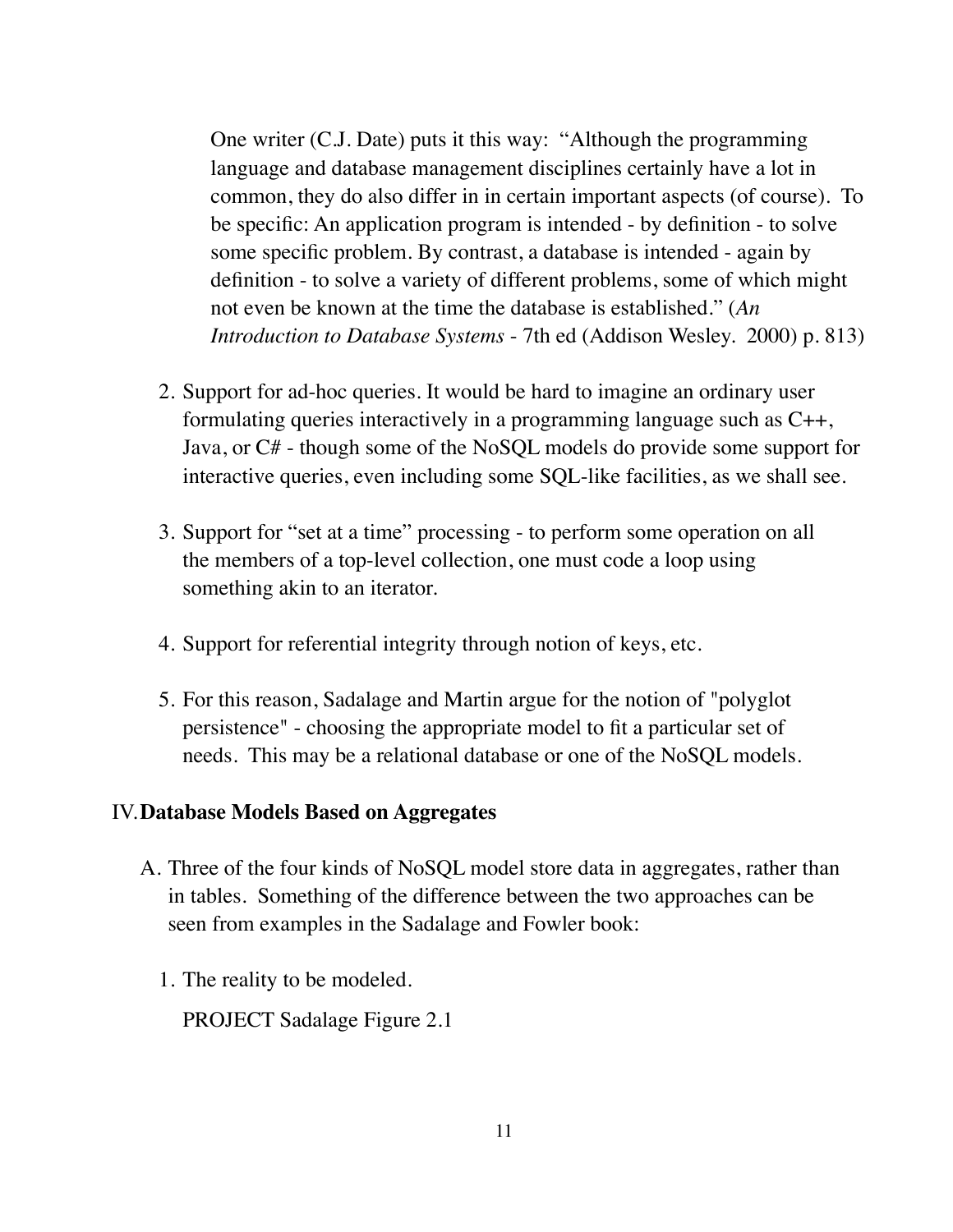- 2. A corresponding relational database structure PROJECT Sadalage Figure 2.2
- 3. An aggregate structure using two kinds of aggregates customer and order. (Full information on products is represented elsewhere).

PROJECT Sadalage Figure 2.3 and JSON for aggregates

- 4. Orders could also be embedded in the customer aggregate. PROJECT Sadalage Figure 2.4 and JSON
- B. Two things are gained by using aggregates.

### ASK

- 1. Fewer disk accesses in the second case everything needed to handle an order can be transferred by one disk read and one disk write.
- 2. Simpler code.
- C. Some things are also lost by using aggregates.

### ASK

- 1. The ability to access parts of an aggregate without writing special code e.g. the ability to look at all orders for a given product, rather than for a given customer (requires accessing all the customer aggregates.)
- 2. Sadalage and Fowler cite this as another example of the difference between integration and application databases.
- D.Aggregates facilitate sharding, since if a database using aggregates is sharded, data that is accessed together will often end up in the same aggregate and hence in the same shard.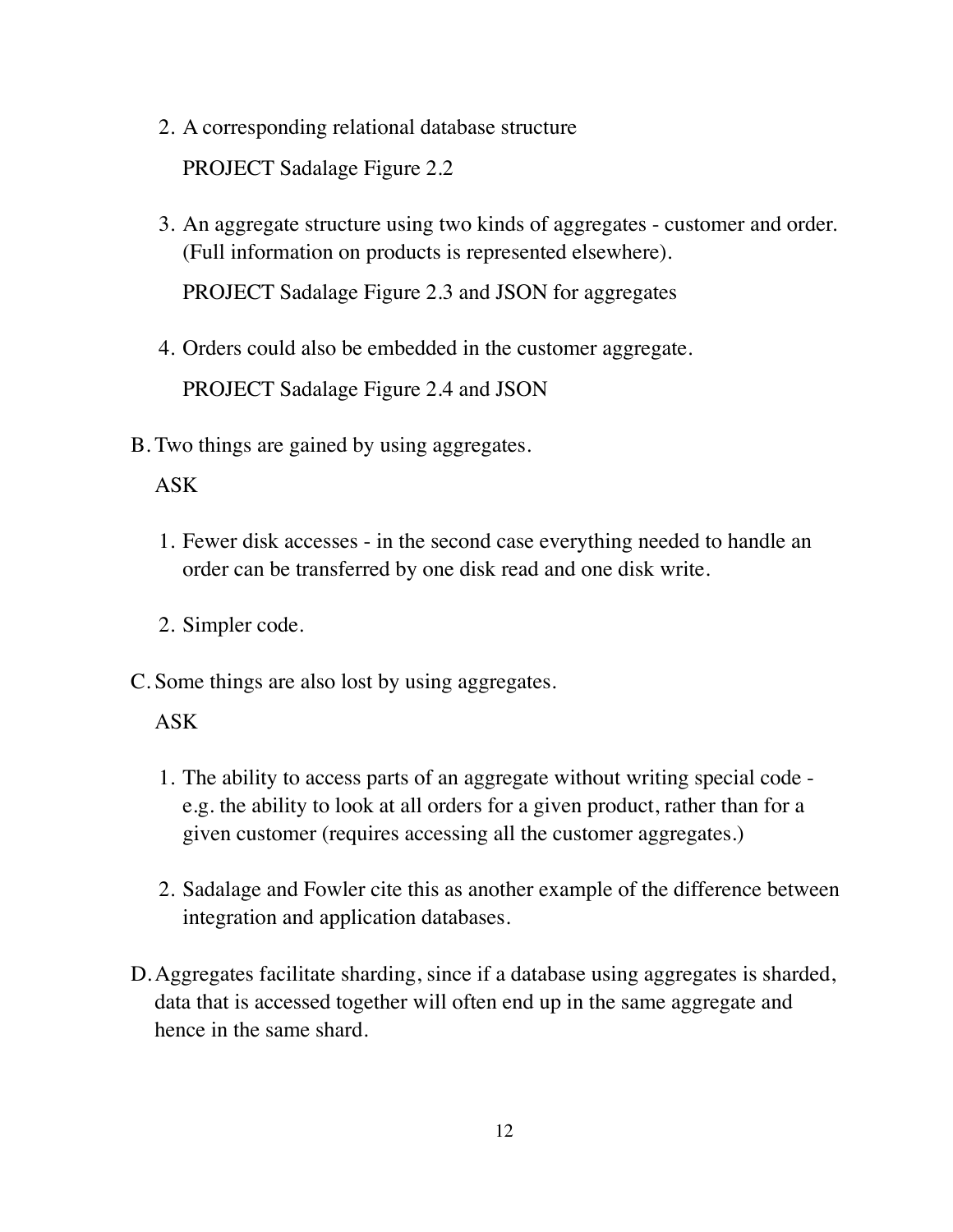- E. Several of the NoSQL models are built on use of aggregates.
	- 1. Key-value databases store key-value pairs the key is a unique identifier and the value is an aggregate, whose internal structure is opaque to the database. (Thus all the database can do is allow the program to access, store or delete aggregates by key, but getting at what is stored within is the responsibility of the application program.)
		- a) The value associated with a given key may be stored as JSON as in the examples earlier of aggregate structures, or XML, or any sort of binary data.
		- b) Sadalage and Fowler suggest places where a key-value store might be used, including:
			- (1)Shopping carts the key would be the user's identifier (like the user's username or email), and the value would be the entire contents of the shopping cart. Stored this way, the entire cart can be accessed by a single disk access.
			- (2)User preferences / profile information again the key would be the user's identifier and the values would be the users' preferences / profile - all accessible via a single disk access.
		- c) They also cite places where a key-value database might not be desirable.
			- (1)Applications involving relationships between items that are not part of the same bucket.
			- (2)Transactions that involve operations on two or more different aggregates - since. while access to a single aggregate is atomic, there is may be no mechanism for accessing several aggregates as a single atomic operation.
			- (3)Queries based on data stored in an aggregate.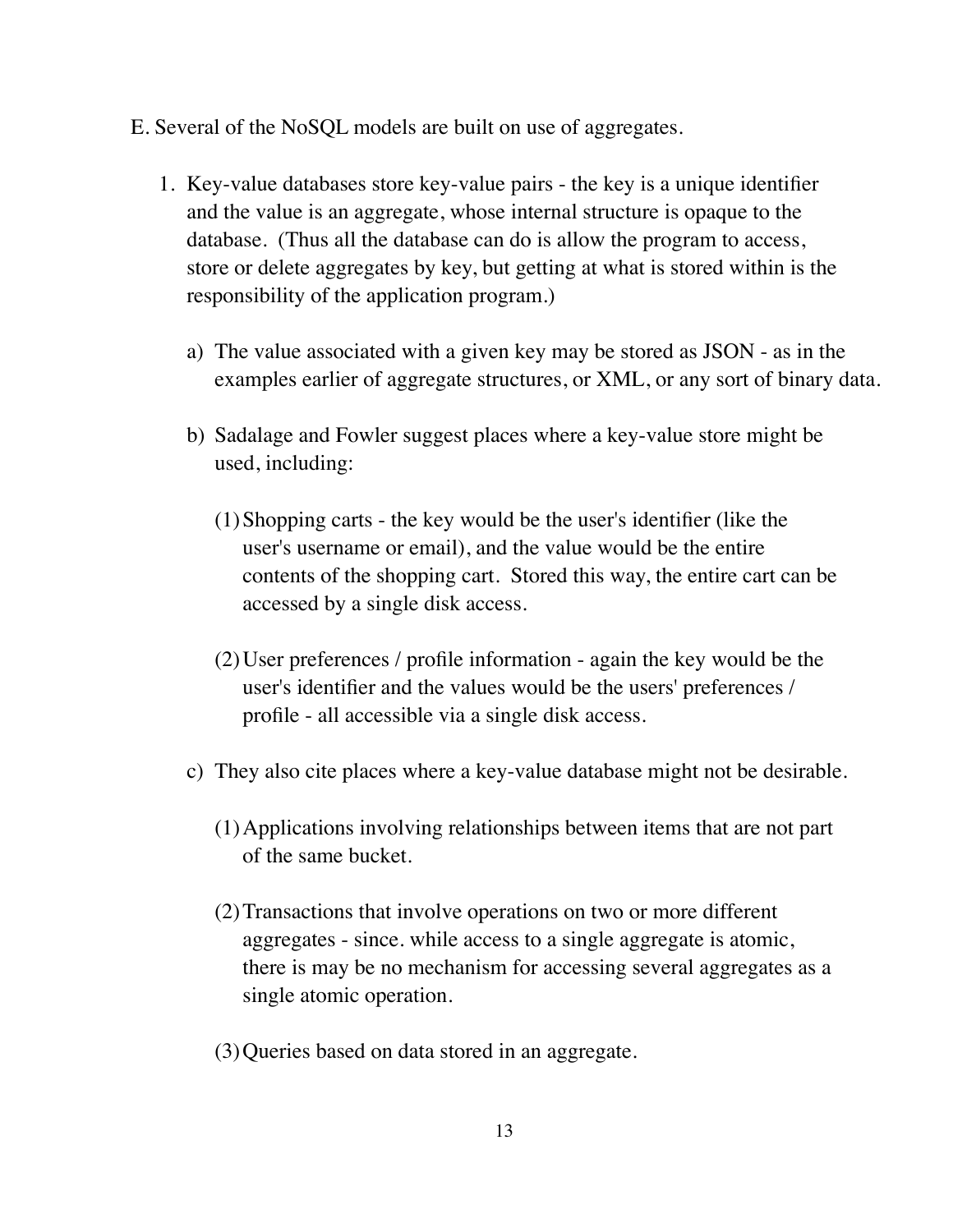- (4)Queries requiring access to multiple aggregates (set at a time processing.)
- d) Amazon's DynamoDB which it part of the Amazon Web Services (AWS) portfolio is a member of this family.
- 2. Document databases are similar to key-value databases, but have some knowledge of the internal structure of the aggregate - and so can allow some access to the content of the aggregate through the DBMS.
	- a) This is done by requiring the document to be stored using a notation such as JSON or XML or similar.
	- b) However, there is no schema requiring all documents to have the same structure.
	- c) The DBMS is able to perform queries and based on the content of the document, not just on the key, and can do partial updates of the content of the document.
	- d) The DBMS also supports indexes based on the content of aggregates.
	- e) MongoDB a widely-used open-source DBMS is an example of a member of this family that stores documents represented using JSON.
- 3. Column-family databases can be thought of as two-level aggregates i.e. each aggregate is itself a map of keys and values stored in that aggregate. The result ends up looking something like this:

PROJECT Sadalage/Fowler Figure 2.5

Google's BigTable is an example of a member of this family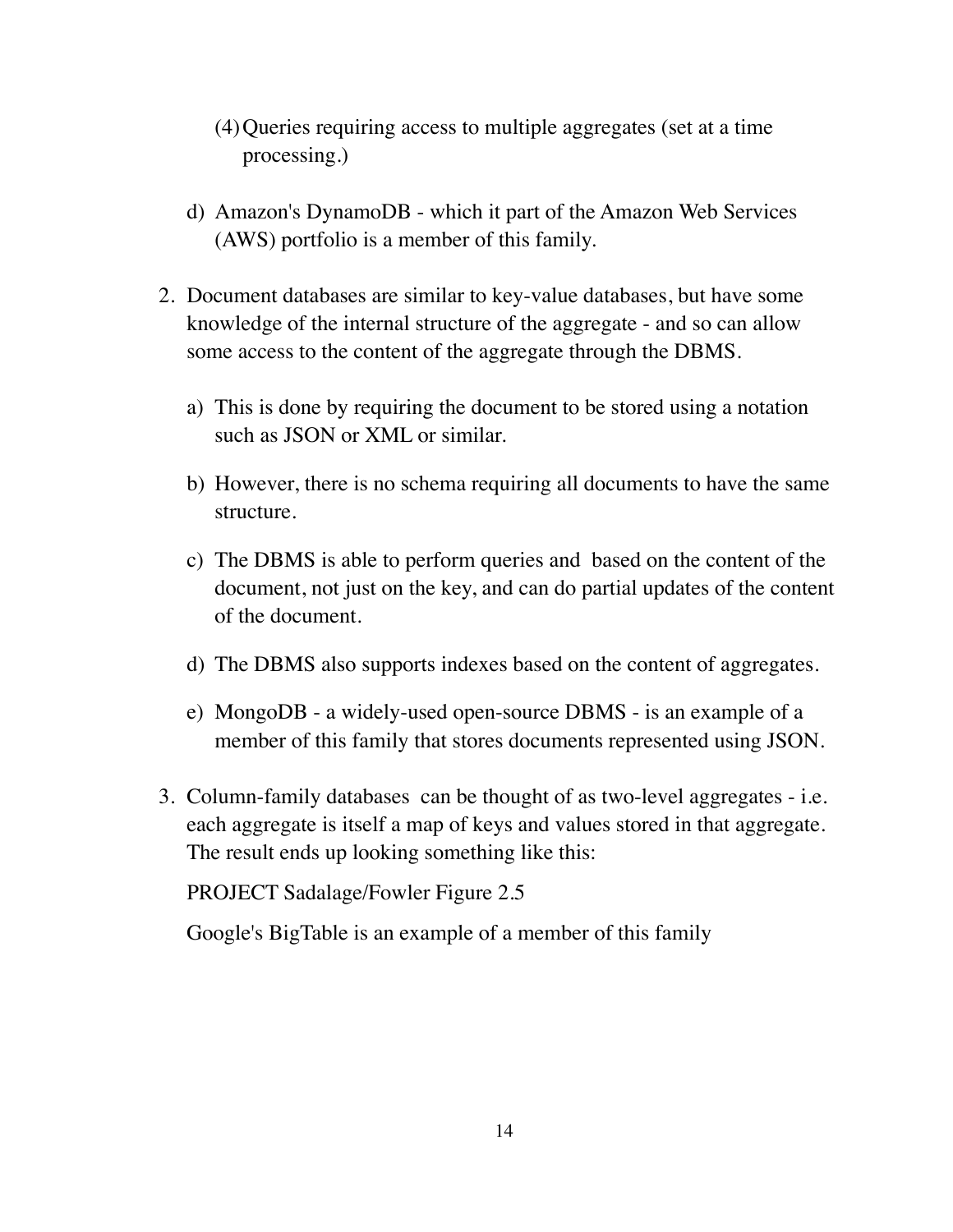## **V.Graph Databases [ Omit if insufficient time ]**

- A.As we pointed out earlier, the term "NoSQL" is a generic term that encompasses a wide variety of databases. We now consider a type of database that is included in the NoSQL category, though it is not an aggregate-oriented model (though it does share the other characteristics of NoSQL databases): the Graph Database.
- B. One of the weaknesses of aggregate-oriented models is that relationships are only represented within aggregates (e.g. by physical proximity). There is no support for relationships between entities in different aggregates. A graph database, on the other hand, models relationships explicitly by means of nodes that represent entities and links that represent relationships (that can have names and values).

PROJECT: Sadalage/Fowler Figure 11.1

- C. Though both relational and graph databases provide for modeling relationships between entities, the way that they do it is very different.
	- 1. In a relational database, the relationships are part of the schema so every row in the same table participates (at least potentially) in a defined set of relationships.
	- 2. In a graph database, there is no schema that defines things like:
		- a. What relationships a given node can participate in.
		- b. What properties a node may have.
		- c. What properties a relationship may have.

PROJECT Sadalage/Fowler Figure 11.2.

F. Graph databases support a variety of queries based on traversing the graph.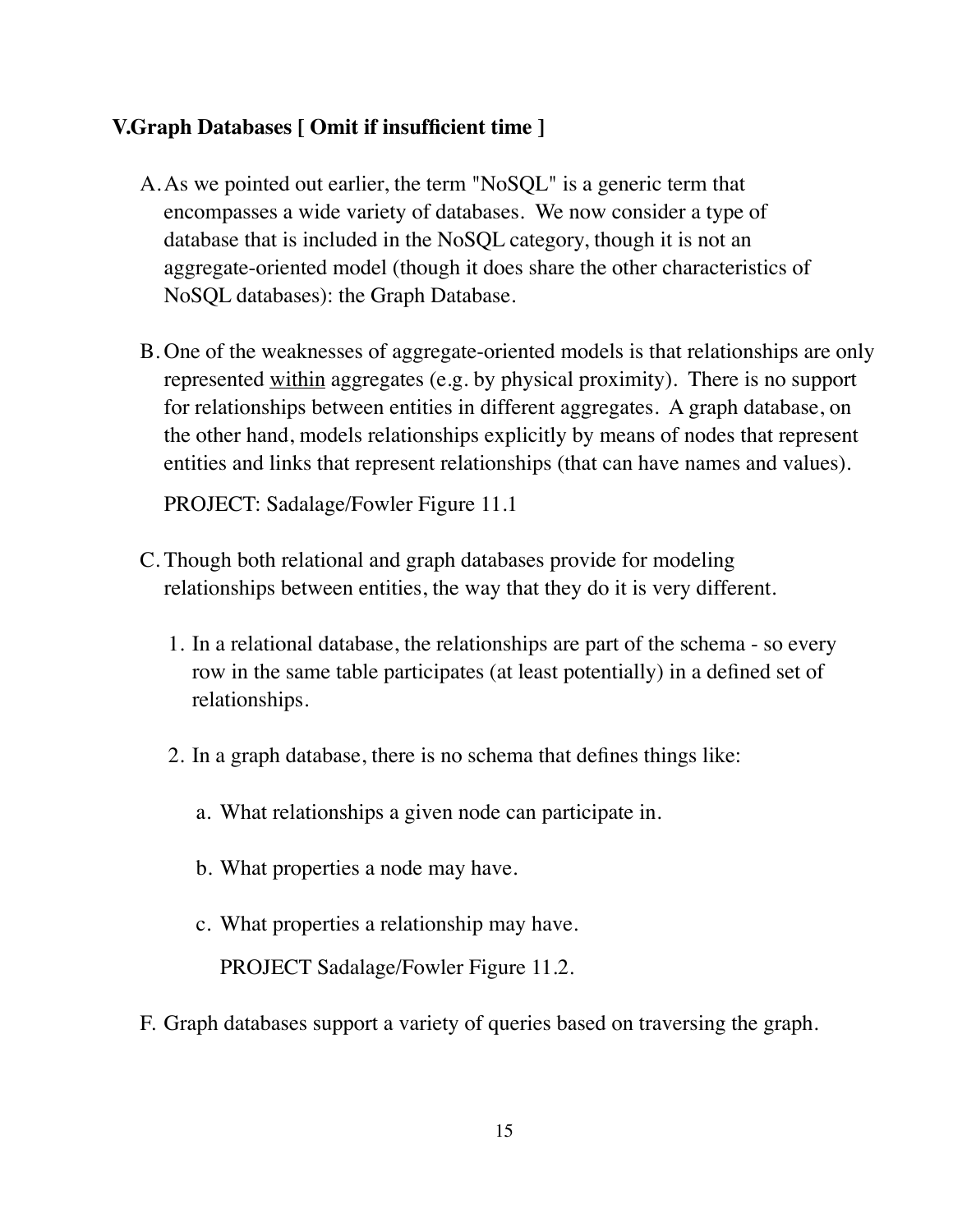G.In contrast to the other NoSQL models, many graph databases are designed to run on a single system, rather than a cluster. If sharding becomes necessary for performance reasons, the shards need to be based on application-specific criteria, as in the following example: But note that graph databases work typically work better with a single node.

PROJECT Sadalage/Fowler Figure 11.3

H.Graph databases support ACID transactions involving various nodes and relationships.

### **VI.Other Issues - Resume Covering Here if no time for Graph Databases**

- A.NoSQL databases are schema-less. (The technical term is they have emergent schemas - i.e. each aggregate has its own schema). This has advantages and disadvantages.
	- 1. Advantages
		- a. No need to predefine data structures.
		- b. Easy to change as needed.
		- c. Good support for non-uniform data.
	- 2. Disadvantages
		- a. Potential for inconsistent names for the same value in different aggregates - e.g. quantity, Quantity, QUANTITY, qty etc. (A scheme in a relational database would prevent this)
		- b. Instead, there is an implicit schema which the application must now enforce. So you need to look at the code to see what the scheme is.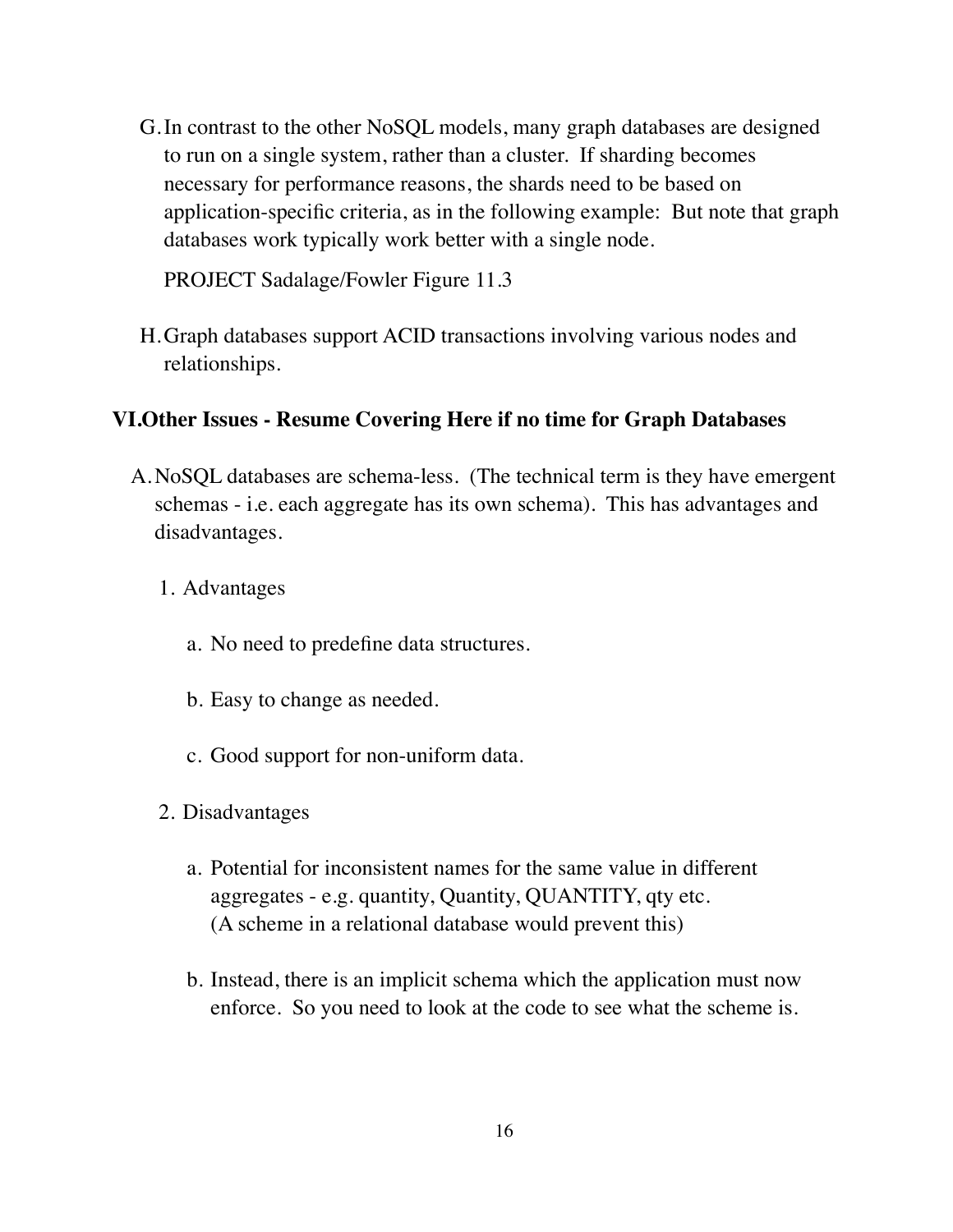- c. What do you do if multiple applications need to access the same database?
- B. In an aggregate-oriented database, relationships can pose problems.
	- A.There may be no DBMS support for traversing relationships (equivalent to foreign keys in a relational database), though some provide mechanisms to make link-walking easier.
	- B. But since there is no support for updating more than one aggregate atomically, updating relationships consistently can present a challenge.
	- C. There is no support for set-at-processing. So something like querying all the orders for a given item (across multiple aggregates) is complex.

Some NoSQL databases provide for precomputing results of such queries and storing them as materialized views. (Some relational DBMSs have something similar).

But how does one keep materialized views up-to-date. Two basic approaches:

- 1. Eager approach update view when the base data is updated. This gives good support for frequent reads of a view that needs to be always current, but adds complexity to update operations.
- 2. Regular batch updates of materialized views. The view will almost always be a bit stale, but in many cases this can be tolerated.